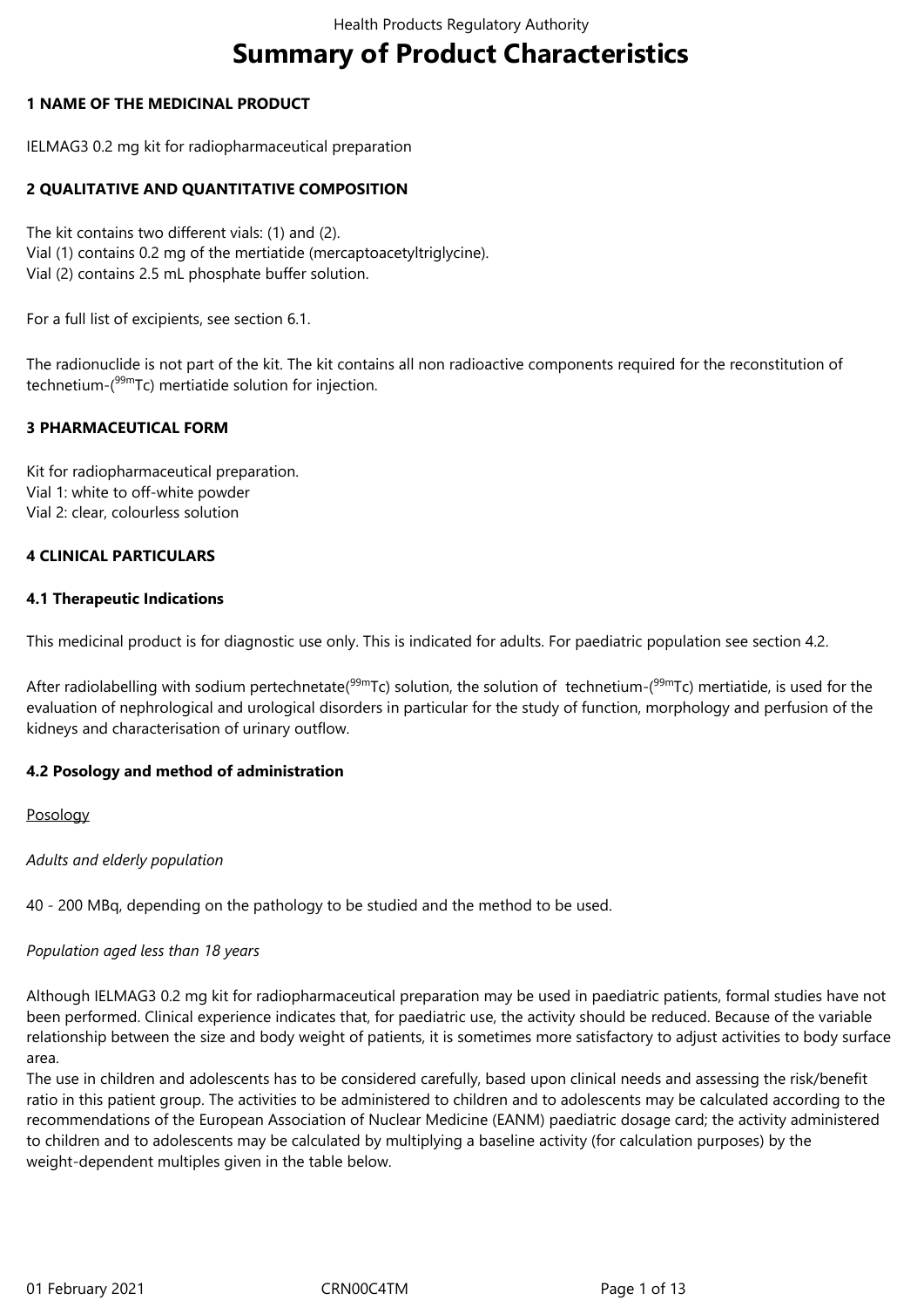A[MBq]Administered = Baseline Activity × Multiple The baseline activity is 11,9 MBq. The minimum activity is 15 MBq.

| Weight | <b>Multiple</b> | Weight | <b>Multiple</b> |
|--------|-----------------|--------|-----------------|
| kg     |                 | kg     |                 |
| 3      | 1               | 32     | 3.77            |
| 4      | 1.12            | 34     | 3.88            |
| 6      | 1.47            | 36     | 4.00            |
| 8      | 1.71            | 38     | 4.18            |
| 10     | 1.94            | 40     | 4.29            |
| 12     | 2.18            | 42     | 4.41            |
| 14     | 2.35            | 44     | 4.53            |
| 16     | 2.53            | 46     | 4.65            |
| 18     | 2.71            | 48     | 4.77            |
| 20     | 2.88            | 50     | 4.88            |
| 22     | 3.06            | 52-54  | 5.00            |
| 24     | 3.18            | 56-58  | 5.24            |
| 26     | 3.35            | 60-62  | 5.47            |
| 28     | 3.47            | 64-66  | 5.65            |
| 30     | 3.65            | 68     | 5.77            |

# Method of administration

For intravenous use.

This medicinal product should be reconstituted before administration to the patient.

The scintigraphic investigation is usually started immediately after administration.

For patient preparation, see section 4.4

For instructions on reconstitution and labelling of the medicinal product before administration, see section 12.

# **4.3 Contraindications**

Hypersensitivity to the active substance, to any of the excipients listed in section 6.1 or to any of the components of the labelled radiopharmaceutical.

# **4.4 Special warnings and precautions for use**

Pregnancy, see section 4.6.

# Individual benefit/risk justification

For each patient, the radiation exposure must be justifiable by the likely benefit. The activity administered should in every case be as low as reasonably achievable to obtain the required diagnostic information.

# Paediatric population

Paediatric population, see sections 4.2. Careful consideration of the indication is required since the effective dose per MBq is higher than in adults (see section 11 "Dosimetry").

# Patient preparation

The patient should be well hydrated before the start of the examination and urged to void as often as possible during the first hours after the examination in order to reduce radiation.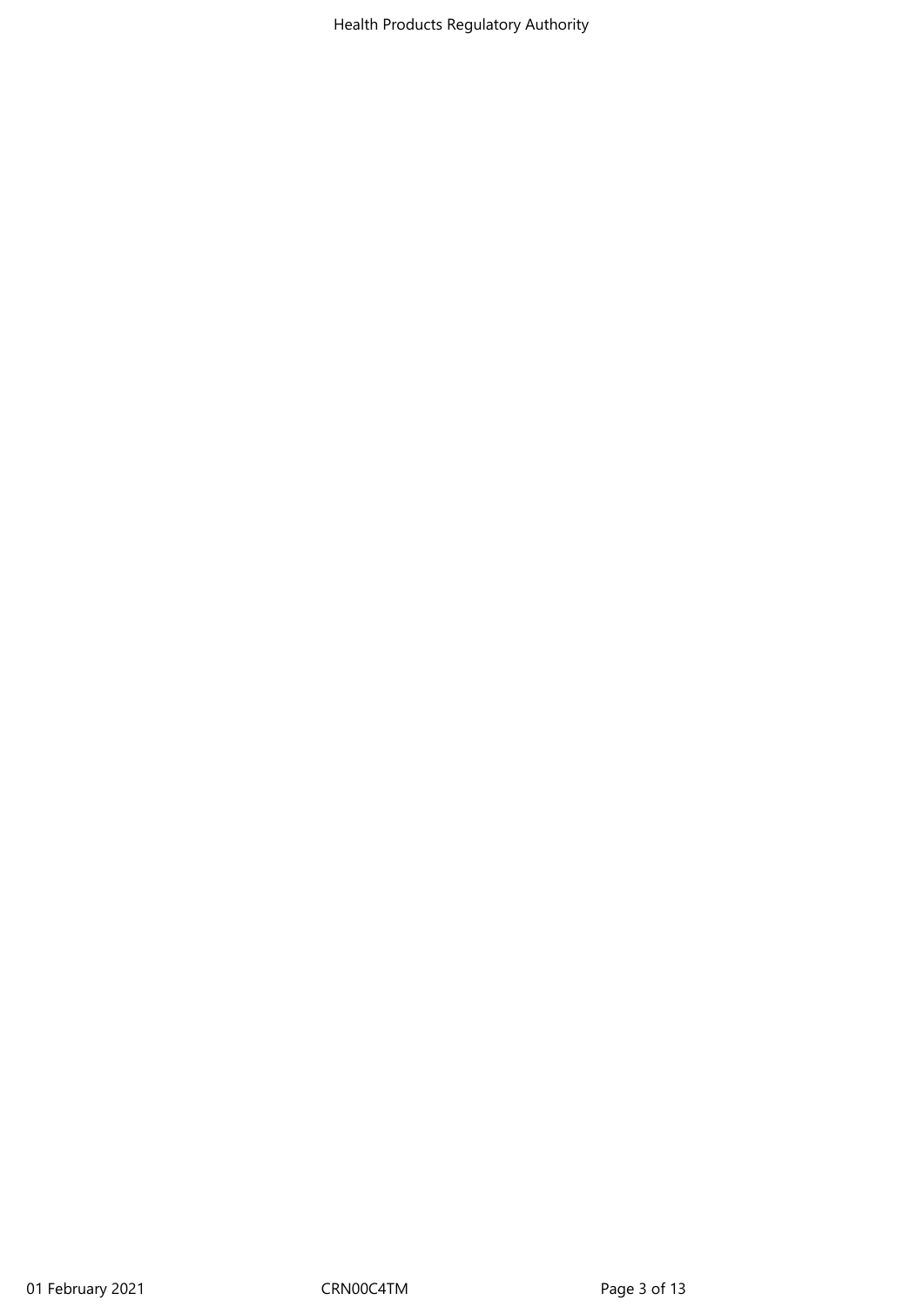# General warnings

Radiopharmaceuticals should be received, used and administered only by authorised persons in designated clinical settings. Their receipt, storage, use, transfer and disposal are subject to the regulations and/or appropriate licences of the competent official organisation. Radiopharmaceuticals should be prepared by the user in a manner which satisfies both radiation safety and pharmaceuticals quality requirements. Appropriate aseptic precautions should be taken.

# Specific warnings

This medicinal product contains less than 1 mmol sodium (23 mg) per dose, i.e. essentially 'sodium- free'.

If hypersensitivity or anaphylactic reactions occur, the administration of the medicinal product must be discontinued immediately and intravenous treatment initiated, if necessary. To enable immediate action in emergencies, the necessary medicinal products and equipment such as endotracheal tube and ventilator must be immediately available.

Precautions with respect to environmental hazard see section 6.6.

# **4.5 Interaction with other medicinal products and other forms of interactions**

Technetium-(<sup>99m</sup>Tc) mertiatide is not known to interfere with agents commonly prescribed to patients requiring the above mentioned investigations (e.g. antihypertensives or medicinal agents used to treat or prevent organ transplant rejection).

Under the influence of tubulary secreted hydrochlorothiazide a reduced tubular secretion of the product has to be expected. This can in principle occur with other drugs that are secreted in the proximal tubule (e.g. nonsteroidal anti-inflammatory drugs).

The previous administration of substances such as benzylpenicillin or iodinated contrast media may also cause lower efficiency of the transport mechanism of the tubular cells.

It is reported that co-administration of metoclopramide reduces renal plasma flow. Therapeutic doses may result in reduced clearance values. Dehydration and acidosis can also cause a prolonged elimination of the product.

# **4.6 Fertility, pregnancy and lactation**

# Women of childbearing potential

When an administration of radiopharmaceuticals to a woman of childbearing potential is intended, it is important to determine whether or not she is pregnant. Any woman who has missed a period should be assumed to be pregnant until proven otherwise. If in doubt about her potential pregnancy (if the woman has missed a period, if the period is very irregular, etc.), alternative techniques not using ionising radiation (if there are any) should be offered to the patient.

# **Pregnancy**

Radionuclide procedures carried out on a pregnant woman also involve radiation doses to the foetus.

Only imperative investigations should therefore be carried out during pregnancy, when the likely benefit far exceeds the risk incurred by the mother and foetus.

# Breastfeeding

Before administering a radioactive medicinal product to a mother who is breastfeeding consideration should be given to the possibility of delaying the administration of radionuclide until the mother has ceased breastfeeding, and to what is the most appropriate choice of radiopharmaceuticals, bearing in mind the secretion of activity into breast milk. If the administration is considered necessary, breastfeeding should be interrupted for 24 hours and the expressed feeds discarded. Moreover, for radioprotection reasons, the mother is recommended to avoid close contact with the baby during the initial 24 hours following injection.

# Fertility Effects on fertility are not known.

# **4.7 Effects on ability to drive and use machines**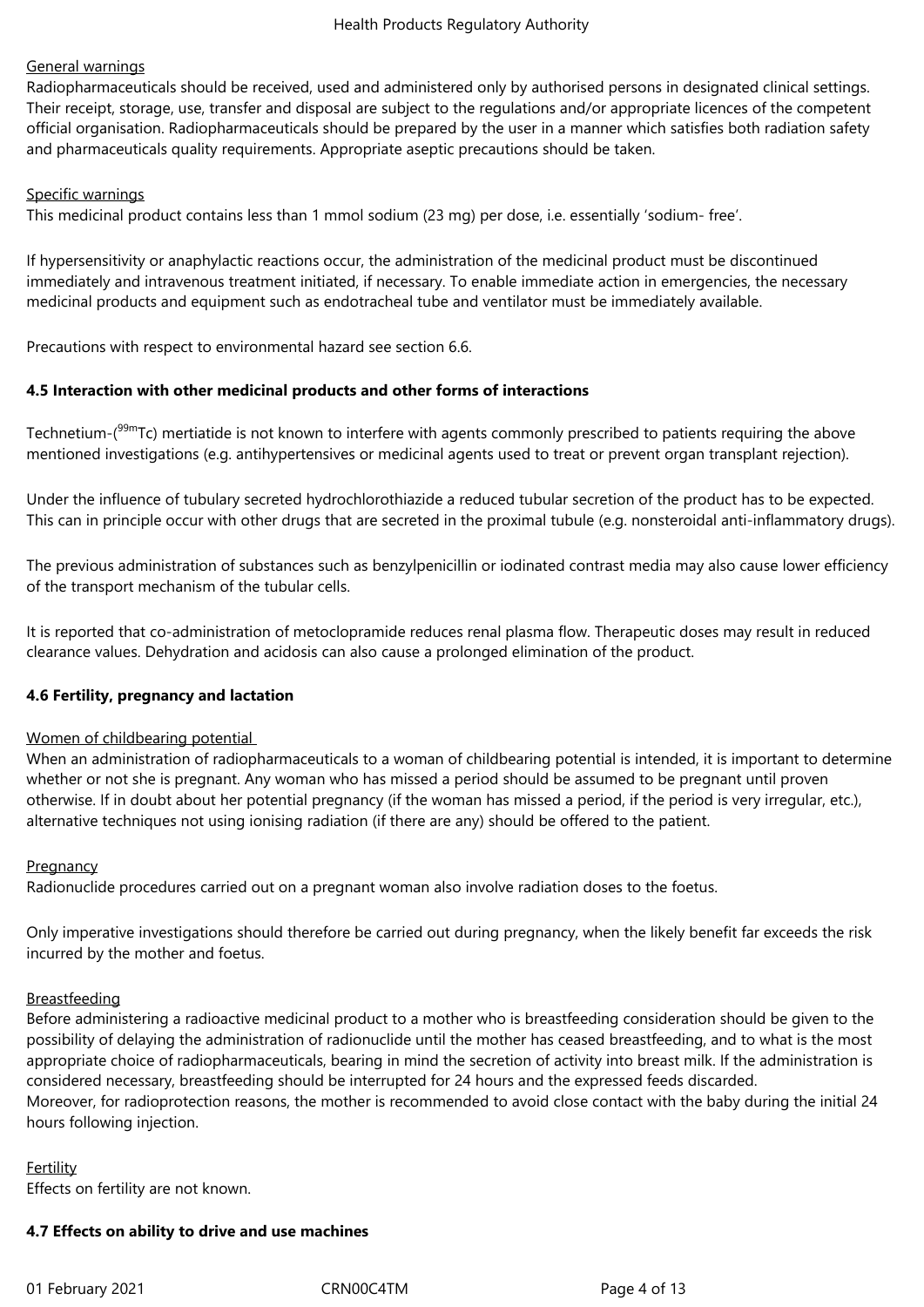#### **4.8 Undesirable effects**

The following table presents how the frequencies are reflected in this section:

| Very common $(\geq 1/10)$                               |
|---------------------------------------------------------|
| Common $(21/100$ to $< 1/10$ )                          |
| Uncommon $(21/1,000$ to <1/100)                         |
| Rare $(21/10,000$ to $< 1/1,000$ )                      |
| Very rare (<1/10,000)                                   |
| Not known (cannot be estimated from the available data) |

Very rare mild anaphylactoid reactions have been reported (< 0.01 %), characterised by uriticarial rash, swelling of eyelids and coughing.

Occasionally vasovagal reactions of a mild nature have been reported. A cerebral convulsion in a sedated fifteen days old child has been reported, but causative relation with the administration of the radiopharmaceutical was not proven.

Exposure to ionisation radiation is linked with cancer induction and a potential for development of hereditary defects. For diagnostic nuclear medicine investigations current evidence suggests that these adverse effects might only occur with low frequency because of the low radiation doses incurred.

For most diagnostic nuclear medical procedures, the radiation dose delivered (E) is less than 20 mSv. A worst case calculation for the procedure in question gives values of 2 mSv for an adult and 0.76 mSv for a 1 year old child after injection of 200 and 20 MBq respectively.

#### Undesirable effects

The attending physician should request the patient to communicate each side effect.

# Reporting of suspected adverse reactions

Reporting suspected adverse reactions after authorisation of the medicinal product is important. It allows continued monitoring of the benefit/risk balance of the medicinal product. Healthcare professionals are asked to report any suspected adverse reactions via HPRA Pharmacovigilance, Earlsfort Terrace, IRL - Dublin 2; Tel: +353 1 6764971; Fax: +353 1 6762517. Website: www.hpra.ie; E-mail: medsafety@hpra.ie.

# **4.9 Overdose**

In the ev[ent of admini](http://www.hpra.ie/)stration [of a radiation overd](mailto:medsafety@hpra.ie)ose with technetium-(99mTc) mertiatide the absorbed dose to the patient should be reduced where possible by increasing the elimination of the radionuclide from the body by frequent micturition or and frequent bladder voiding. It might be helpful to estimate the effective dose that was applied

# **5 PHARMACOLOGICAL PROPERTIES**

#### **5.1 Pharmacodynamic properties**

Pharmacotherapeutic group: radiopharmaceuticals, ATC Code: V09CA03

No pharmaco-dynamic effect is known for technetium-(99mTc) mertiatide at the chemical doses envisaged.

Measuring the counts rate in the kidneys, over time, allows the evaluation of the renal perfusion, function and urinary outflow.

# **5.2 Pharmacokinetic properties**

# **Distribution**

After intravenous injection technetium-( $99mTc$ ) mertiatide is rapidly cleared from the blood by the kidneys.

01 February 2021 **CRN00C4TM** CRN00C4TM Page 5 of 13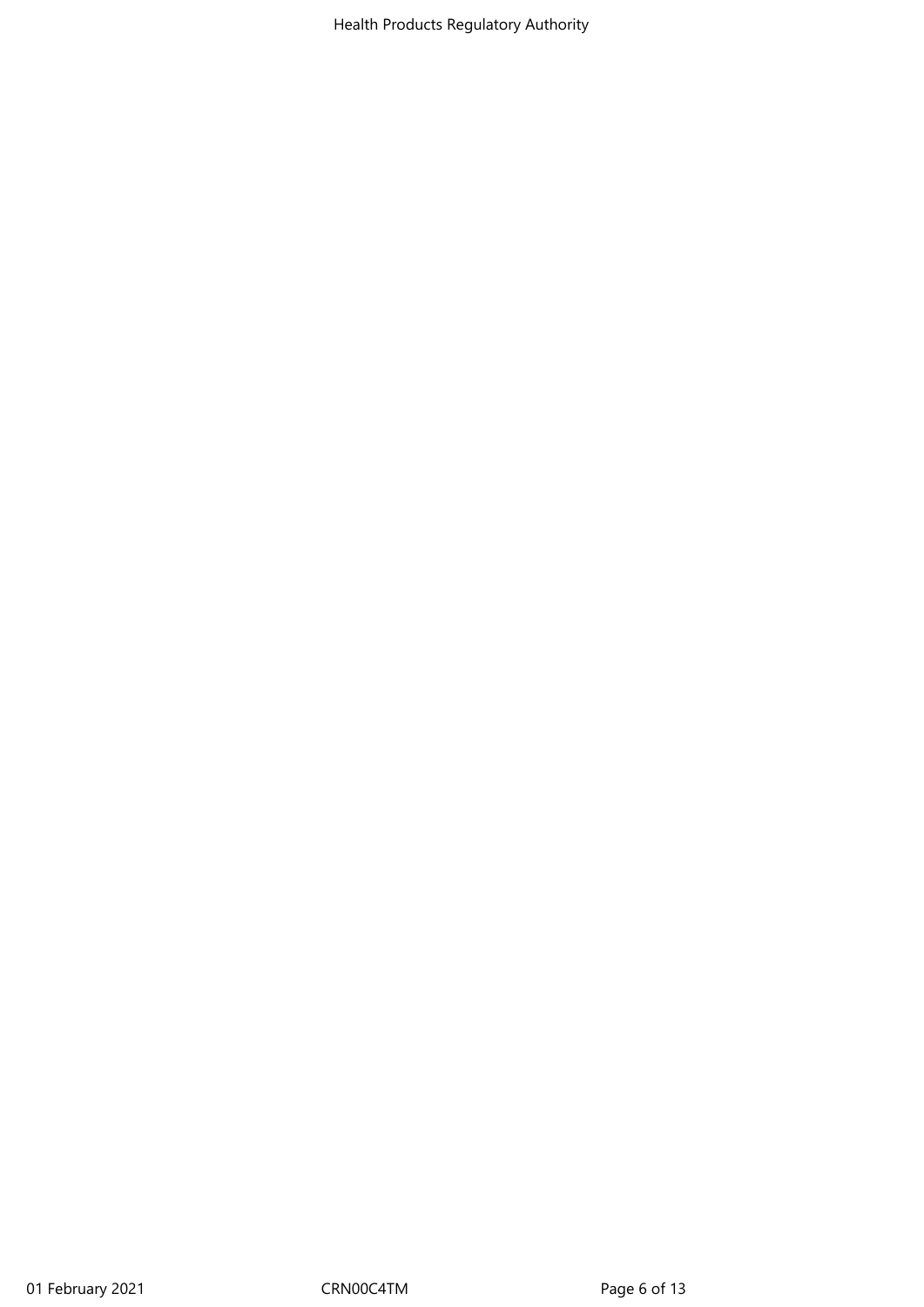# Organ uptake

Technetium-(<sup>99m</sup>Tc) mertiatide binds in a 78-90 % proportion to plasma proteins. In normal renal function 70 % of the administered activity is excreted within 30 min. and more than 95 % within 3 hours. These values are dependent on the pathology of the kidneys and the urogenital system.

# Elimination

The mechanism of excretion is predominantly based on tubular secretion. Glomerular filtration accounts for 11 % of total clearance.

# **5.3 Preclinical safety data**

It has been reported that no acute, subacute, subchronic or mutagenic effects have been observed in preclinical studies. However, no detailed information is available for these studies.

# **6 PHARMACEUTICAL PARTICULARS**

# **6.1 List of excipients**

vial (1): Stannous chloride dihydrate, Disodium (R,R)-tartrate dihydrate Sodium hydroxide Hydrochloric acid

vial (2): Sodium monohydrogenphosphate dihydrate Sodium dihydrogenphosphate dihydrate Hydrochloric acid Water for injections

# **6.2 Incompatibilities**

Not known. However, in order not to compromise the stability of technetium-(<sup>99m</sup>Tc) mertiatide, preparations should not be administered together with other drugs.

# **6.3 Shelf life**

15 months After radiolabelling: 8 hours. Store the radiolabelled preparation below 25 °C.

# **6.4 Special precautions for storage**

Store in a refrigerator  $(2 - 8 \degree C)$ . Store in the original package in order to protect from light. For storage conditions of the radiolabelled medicinal product, see section 6.3 Storage of radiopharmaceuticals should be in accordance with national regulations on radioactive material.

# **6.5 Nature and contents of container**

Glass vial (10 mL) closed with a butyl rubber stopper and sealed with an aluminium crimpcap. IELMAG3 0.2 mg kit for radiopharmaceutical preparation is supplied in packages containing five vials with powder (active substance: mertiatide) and five vials with 2.5 mL sterile phosphate buffer solution.

# **6.6 Special precautions for disposal and other handling**

The content of the kit before reconstitution is not radioactive. However, after [e.g. sodium pertechnetate (<sup>99m</sup>Tc) Injection, Ph. Eur.] is added, adequate shielding of the final preparation must be maintained.

01 February 2021 **CRN00C4TM** CRN00C4TM Page 7 of 13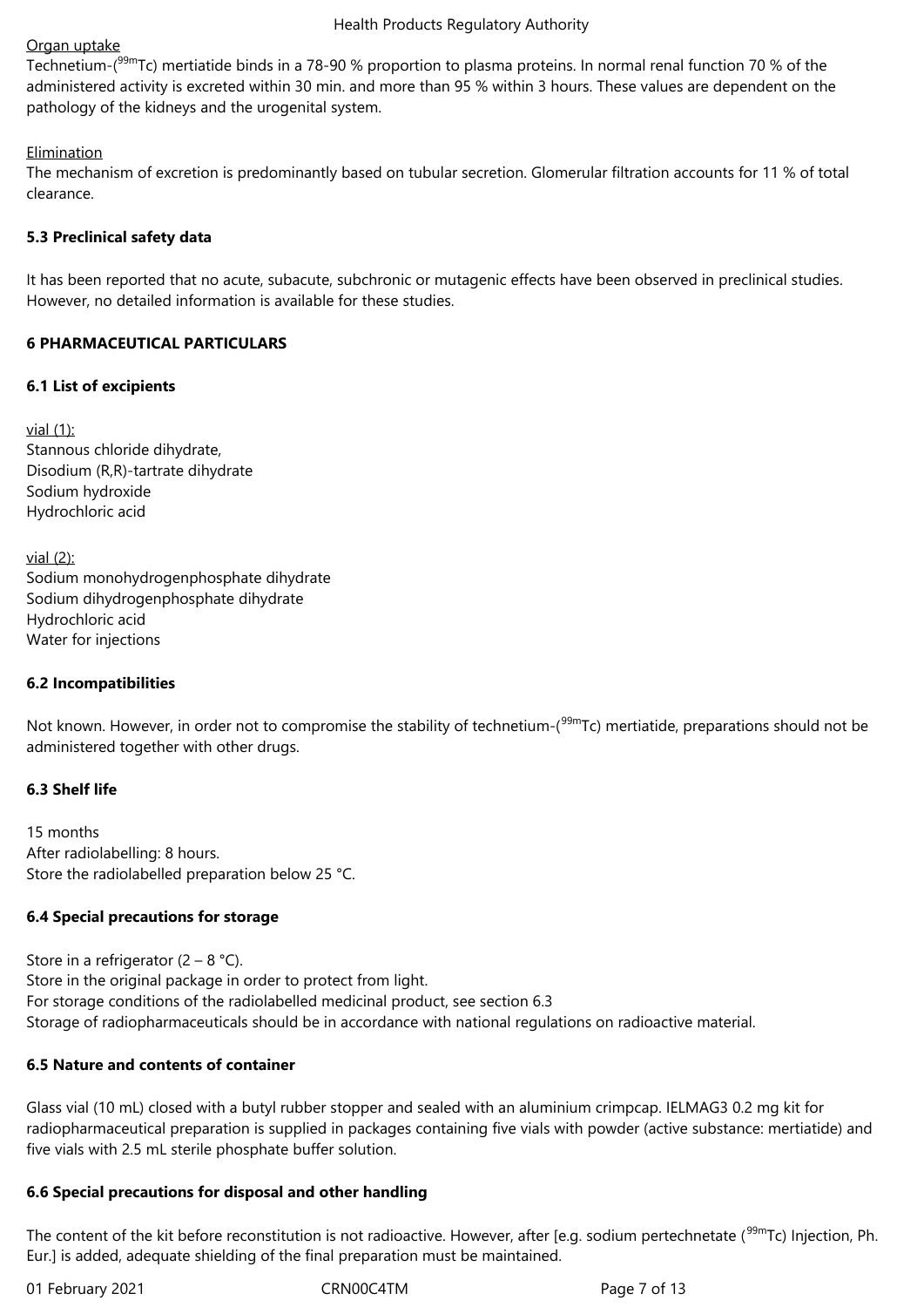The administration of radiopharmaceuticals creates risks for other persons from external radiation or contamination from spill of urine, vomiting etc. Radiation protection precautions in accordance with national regulations must therefore be taken.

Radiopharmaceuticals should be received, used and administered only by authorised persons in designated clinical settings. Their receipt, storage, use, transfer and disposal are subject to the regulations and/or appropriate licences of the competent official organisation.

Radiopharmaceuticals should be prepared in a manner which satisfies both radiation safety and pharmaceutical quality requirements. Appropriate aseptic precautions should be taken.

Contents of the vial are intended only for use in the preparation of technetium ( $99m$ Tc) mertiatide and are not to be administered directly to the patient without first undergoing the preparative procedure.

If at any time in the preparation of this product the integrity of this vial is compromised it should not be used.

Administration procedures should be carried out in a way to minimise risk of contamination of the medicinal product and irradiation of the operators. Adequate shielding is mandatory.

For instructions on reconstitution and labelling of the medicinal product before administration, see section 12.

Any unused product or waste material should be disposed of in accordance with local requirements.

# **7 MARKETING AUTHORISATION HOLDER**

ROTOP Pharmaka GmbH Bautzner LandstraBe 400 01328 Dresden Germany

# **8 MARKETING AUTHORISATION NUMBER**

PA2226/001/001

# **9 DATE OF FIRST AUTHORISATION/RENEWAL OF THE AUTHORISATION**

Date of First Authorisation: 9<sup>th</sup> August 2013 Date of Last Renewal: 22<sup>nd</sup> January 2018.

# **10 DATE OF REVISION OF THE TEXT**

April 2018

# **11 DOSIMETRY**

Technetium ( $99mTc$ ) is produced by means of a ( $99Mo/99mTc$ ) generator and decays with the emission of gamma radiation with a mean energy of 140 keV and a half-life of 6.02 hours to technetium ( $^{99}$ Tc) which, in view of its long half-life of 2.13 x 10<sup>5</sup> years can be regarded as quasi stable.

The data listed below are from ICRP publication 80 in 1998 and are calculated according to the MIRD system:

The following assumptions have been made in this model:

§ In the normal case following intravenous administration of MAG3, the substance is rapidly distributed in the extracellular fluid and excreted entirely by the renal system according to the kidney-bladder model. Total body retention is described by a three-exponential function. The renal transit time is assumed to be 4 minutes as for Hippuran.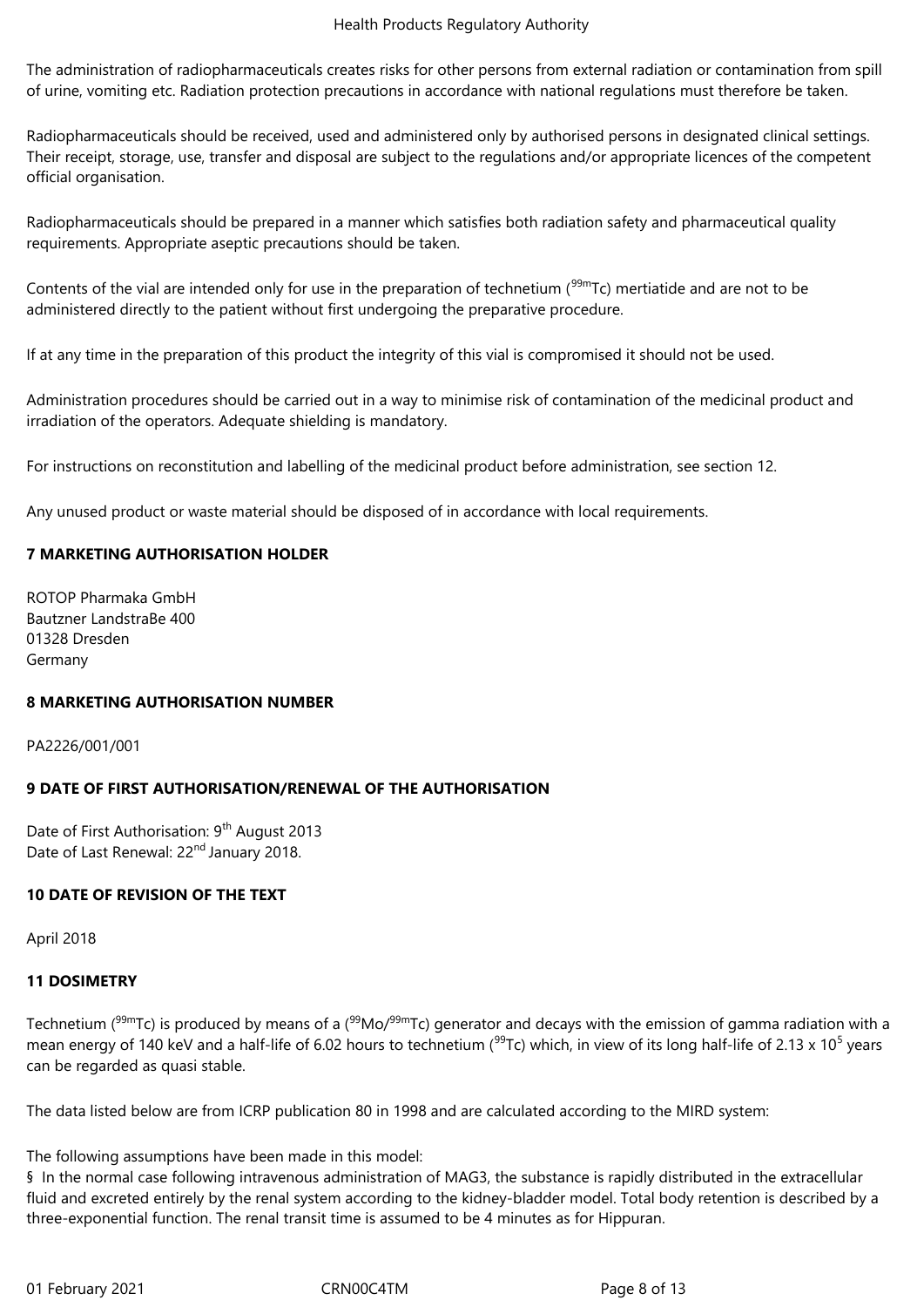§ When renal function is bilaterally impaired, it is assumed that the clearance rate of the substance is one tenth of that of the normal case, that the renal transit time is increased to 20 minutes, and that a fraction of 0.04 is taken up in the liver.

§ As an example of acute unilateral renal blockage, it is assumed that a fraction of 0.5 of the administered radiopharmaceutical is taken up by one kidney and slowly released to the blood with a half-time of 5 days and subsequently excreted by the other kidney, which is assumed to function normally.

# **Normal renal function**

| Absorbed doses: Technetium ( <sup>99m</sup> Tc) mertiatide                    |         |         |                                    |         |            |
|-------------------------------------------------------------------------------|---------|---------|------------------------------------|---------|------------|
| Dose absorbed per activity administered [mGy/MBq]                             |         |         |                                    |         |            |
| Organ                                                                         | Adults  |         | 15 year old 10 year old 5 year old |         | 1 year old |
|                                                                               |         |         |                                    |         |            |
| Adrenals                                                                      | 0.00039 | 0.00051 | 0.00082                            | 0.00120 | 0.00250    |
| Bladder                                                                       | 0.11000 | 0.14000 | 0.17000                            | 0.18000 | 0.32000    |
| Bone surfaces                                                                 | 0.00130 | 0.00160 | 0.00210                            | 0.00240 | 0.00430    |
| <b>Brain</b>                                                                  | 0.00010 | 0.00013 | 0.00022                            | 0.00035 | 0.00061    |
| <b>Breast</b>                                                                 | 0.00010 | 0.00014 | 0.00024                            | 0.00039 | 0.00082    |
| Gall bladder                                                                  | 0.00057 | 0.00087 | 0.00200                            | 0.00170 | 0.00280    |
| GI-tract                                                                      |         |         |                                    |         |            |
| Stomach                                                                       | 0.00039 | 0.00049 | 0.00097                            | 0.00130 | 0.00250    |
| SI                                                                            | 0.00230 | 0.00300 | 0.00420                            | 0.00460 | 0.00780    |
| Colon                                                                         | 0.00340 | 0.00430 | 0.00590                            | 0.00600 | 0.00980    |
| ULI                                                                           | 0.00170 | 0.00230 | 0.00340                            | 0.00400 | 0.00670    |
| LLI                                                                           | 0.00570 | 0.00700 | 0.00920                            | 0.00870 | 0.01400    |
|                                                                               |         |         |                                    |         |            |
| Heart                                                                         | 0.00018 | 0.00024 | 0.00037                            | 0.00057 | 0.00120    |
| Kidneys                                                                       | 0.00340 | 0.00420 | 0.00590                            | 0.00840 | 0.01500    |
| Liver                                                                         | 0.00031 | 0.00043 | 0.00075                            | 0.00110 | 0.00210    |
| Lungs                                                                         | 0.00015 | 0.00021 | 0.00033                            | 0.00050 | 0.00100    |
| Muscles                                                                       | 0.00140 | 0.00170 | 0.00220                            | 0.00240 | 0.00410    |
|                                                                               |         |         |                                    |         |            |
| Oesophagus                                                                    | 0.00013 | 0.00018 | 0.00028                            | 0.00044 | 0.00082    |
| Ovaries                                                                       | 0.00540 | 0.00690 | 0.00870                            | 0.00870 | 0.01400    |
| Pancreas                                                                      | 0.00040 | 0.00050 | 0.00093                            | 0.00130 | 0.00250    |
| Red marrow                                                                    | 0.00093 | 0.00120 | 0.00160                            | 0.00150 | 0.00210    |
| Skin                                                                          | 0.00046 | 0.00057 | 0.00083                            | 0.00097 | 0.00180    |
| Spleen                                                                        | 0.00036 | 0.00049 | 0.00079                            | 0.00120 | 0.00230    |
| <b>Testes</b>                                                                 | 0.00370 | 0.00530 | 0.00810                            | 0.00870 | 0.01600    |
| Thymus                                                                        | 0.00013 | 0.00018 | 0.00028                            | 0.00044 | 0.00082    |
| Thyroid                                                                       | 0.00013 | 0.00016 | 0.00027                            | 0.00044 | 0.00082    |
| Uterus                                                                        | 0.01200 | 0.01400 | 0.01900                            | 0.01900 | 0.03100    |
| Remaining organs                                                              | 0.00130 | 0.00160 | 0.00210                            | 0.00220 | 0.00360    |
|                                                                               |         |         |                                    |         |            |
| Effective dose (mSv/MBq) 0.00700 0.00900                                      |         |         | 0.01200                            | 0.01200 | 0.02200    |
| Bladder wall contributes up to 80% of the effective dose.                     |         |         |                                    |         |            |
| Effective dose if the bladder is emptied 1 or 0.5 hours after administration: |         |         |                                    |         |            |
| 1 hour                                                                        | 0.00250 | 0.00310 | 0.00450                            | 0.00640 | 0.00640    |
| 30 min                                                                        | 0.00170 | 0.00210 | 0.00290                            | 0.00390 | 0.00680    |

# **Abnormal renal function**

**Absorbed doses: Technetium (99mTc) mertiatide** 

Dose absorbed per activity administered [mGy/MBq]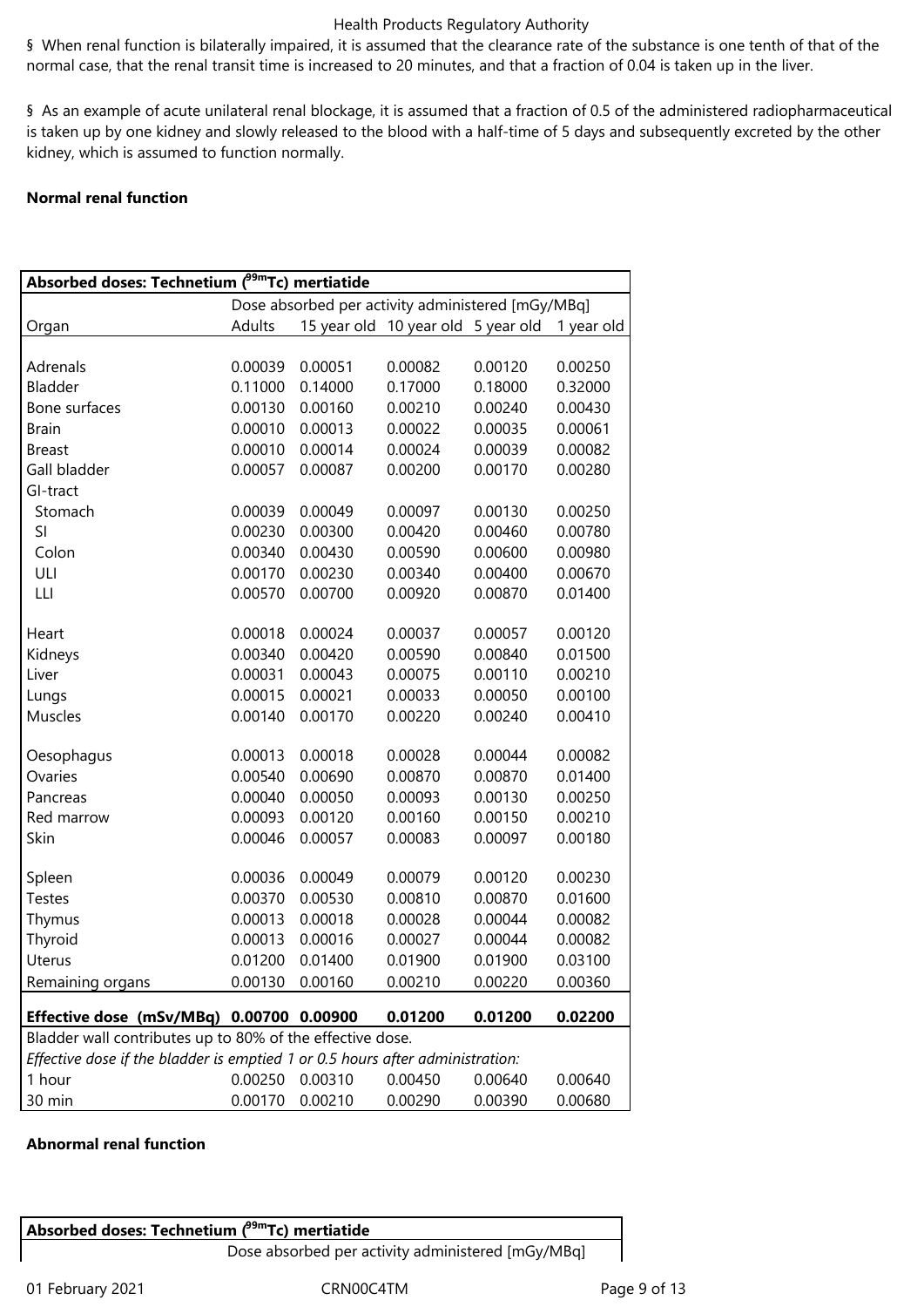|                                 | Health Products Regulatory Authority |         |                                               |         |         |
|---------------------------------|--------------------------------------|---------|-----------------------------------------------|---------|---------|
| Organ                           | Adults                               |         | 15 year old 10 year old 5 year old 1 year old |         |         |
|                                 |                                      |         |                                               |         |         |
| Adrenals                        | 0.00160                              | 0.00210 | 0.00320                                       | 0.00480 | 0.00860 |
| Bladder                         | 0.08300                              | 0.11000 | 0.13000                                       | 0.13000 | 0.23000 |
| Bone surfaces                   | 0.00220                              | 0.00270 | 0.00380                                       | 0.00500 | 0.00910 |
| <b>Brain</b>                    | 0.00061                              | 0.00077 | 0.00130                                       | 0.00200 | 0.00360 |
| <b>Breast</b>                   | 0.00054                              | 0.00070 | 0.00110                                       | 0.00170 | 0.00320 |
| Gall bladder                    | 0.00160                              | 0.00220 | 0.00380                                       | 0.00460 | 0.00640 |
| GI-tract                        |                                      |         |                                               |         |         |
| Stomach                         | 0.00120                              | 0.00150 | 0.00260                                       | 0.00350 | 0.00610 |
| SI                              | 0.00270                              | 0.00350 | 0.00500                                       | 0.00600 | 0.01000 |
| Colon                           | 0.00350                              | 0.00440 | 0.00610                                       | 0.00690 | 0.01100 |
| ULI                             | 0.00220                              | 0.00300 | 0.00430                                       | 0.00560 | 0.00930 |
| LLI                             | 0.00510                              | 0.00630 | 0.00850                                       | 0.00860 | 0.01400 |
|                                 |                                      |         |                                               |         |         |
| Heart                           | 0.00091                              | 0.00120 | 0.00180                                       | 0.00270 | 0.00480 |
| Kidneys                         | 0.01400                              | 0.01700 | 0.02400                                       | 0.03400 | 0.05900 |
| Liver                           | 0.00140                              | 0.00180 | 0.00270                                       | 0.00380 | 0.00660 |
| Lungs                           | 0.00079                              | 0.00110 | 0.00160                                       | 0.00240 | 0.00450 |
| Muscles                         | 0.00170                              | 0.00210 | 0.00290                                       | 0.00360 | 0.00640 |
|                                 |                                      |         |                                               |         |         |
| Oesophagus                      | 0.00074                              | 0.00097 | 0.00150                                       | 0.00230 | 0.00410 |
| Ovaries                         | 0.00490                              | 0.00630 | 0.00810                                       | 0.00870 | 0.01400 |
| Pancreas                        | 0.00150                              | 0.00190 | 0.00290                                       | 0.00430 | 0.00740 |
| Red marrow                      | 0.00150                              | 0.00190 | 0.26000                                       | 0.00310 | 0.00500 |
| Skin                            | 0.00078                              | 0.00096 | 0.00150                                       | 0.00200 | 0.00380 |
|                                 |                                      |         |                                               |         |         |
| Spleen                          | 0.00150                              | 0.00190 | 0.00290                                       | 0.00430 | 0.00740 |
| <b>Testes</b>                   | 0.00340                              | 0.00470 | 0.00710                                       | 0.00780 | 0.01400 |
| Thymus                          | 0.00074                              | 0.00097 | 0.00150                                       | 0.00230 | 0.00410 |
| Thyroid                         | 0.00073                              | 0.00095 | 0.00150                                       | 0.00240 | 0.00440 |
| Uterus                          | 0.01000                              | 0.01200 | 0.01600                                       | 0.01600 | 0.02700 |
| Remaining organs                | 0.00170                              | 0.00210 | 0.00280                                       | 0.00340 | 0.00600 |
| <b>Effective dose (mSv/MBq)</b> | 0.00610                              | 0.00780 | 0.01000                                       | 0.01100 | 0.19000 |

# **Acute unilateral renal blockage**

| Absorbed doses: Technetium $(^{99m}$ Tc) mertiatide |           |             |             |               |                       |         |
|-----------------------------------------------------|-----------|-------------|-------------|---------------|-----------------------|---------|
| Dose absorbed per activity administered [mGy/MBq]   |           |             |             |               |                       |         |
| Organ Adults                                        |           | 15 year old | 10 year old |               | 5 year old 1 year old |         |
|                                                     |           |             |             |               |                       |         |
| Adrenals                                            | 0.01100   | 0.01400     | 0.02200     | 0.03200       |                       | 0.05500 |
| Bladder                                             | 0.05600   | 0.07100     | 0.09100     | 0.09300       |                       | 0.17000 |
| Bone surfaces                                       | 0.00310   | 0.00400     | 0.00580     | 0.00840       |                       | 0.01700 |
| <b>Brain</b>                                        | 0.00011   | 0.00014     | 0.00023     | 0.00039       |                       | 0.00075 |
| <b>Breast</b>                                       | 0.00038   | 0.00051     | 0.00100     | 0.00160       |                       | 0.00300 |
| Gall bladder                                        | 0.00620   | 0.00730     | 0.01000     | 0.01600       |                       | 0.02300 |
| GI-tract                                            |           |             |             |               |                       |         |
| Stomach                                             | 0.00390   | 0.00440     | 0.00700     | 0.00930       |                       | 0.01200 |
| SI                                                  | 0.00430   | 0.00550     | 0.00850     | 0.01200       |                       | 0.01900 |
| Colon                                               | 0.00390   | 0.00500     | 0.00720     | 0.00920       |                       | 0.00150 |
| ULI                                                 | 0.00400   | 0.00510     | 0.00760     | 0.01000       |                       | 0.01600 |
| LЦ                                                  | 0.00380   | 0.00480     | 0.00670     | 0.00820       |                       | 0.01300 |
|                                                     |           |             |             |               |                       |         |
| Heart                                               | 0.00130   | 0.00160     | 0.00270     | 0.00400       |                       | 0.00610 |
| Kidneys                                             | 0.20000   | 0.24000     | 0.33000     | 0.47000       |                       | 0.81000 |
| Liver                                               | 0.00440   | 0.00540     | 0.00810     | 0.01100       |                       | 0.01700 |
| 01 February 2021                                    | CRN00C4TM |             |             | Page 10 of 13 |                       |         |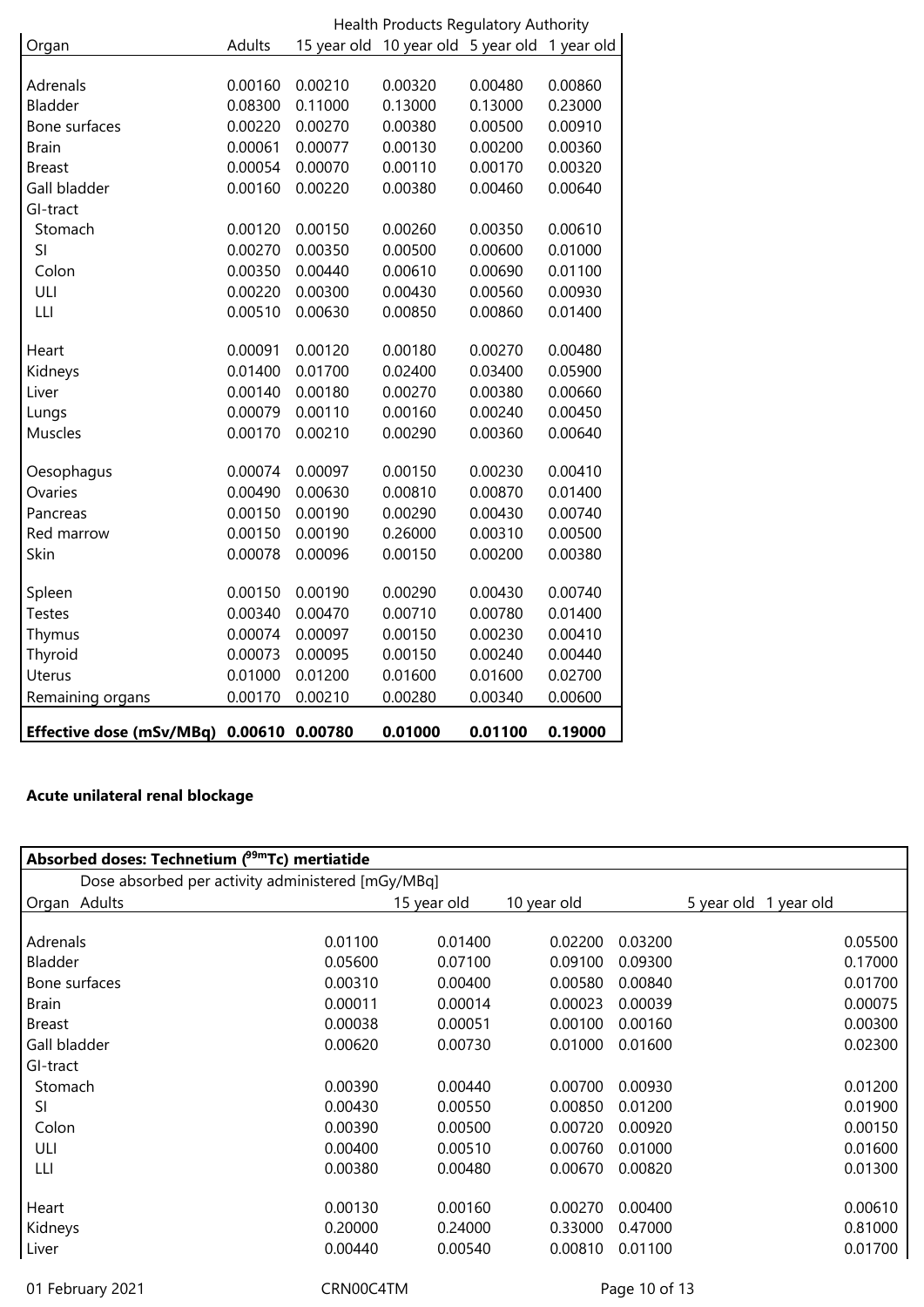| <b>Effective dose (mSv/MBq)</b> | 0.01000 | 0.01200                              |         | 0.01700 0.02200 | 0.03800 |
|---------------------------------|---------|--------------------------------------|---------|-----------------|---------|
| Remaining organs                | 0.00210 | 0.00260                              | 0.00360 | 0.00470         | 0.00800 |
| <b>Uterus</b>                   | 0.00720 | 0.00870                              | 0.01200 | 0.01300         | 0.02200 |
| Thyroid                         | 0.00017 | 0.00023                              | 0.00045 | 0.00092         | 0.00160 |
| Thymus                          | 0.00038 | 0.00054                              | 0.00085 | 0.00150         | 0.00230 |
| Testes                          | 0.00200 | 0.00290                              | 0.00450 | 0.00500         | 0.00980 |
| Spleen                          | 0.00980 | 0.01200                              | 0.01800 | 0.02600         | 0.04000 |
| Skin                            | 0.00082 | 0.00100                              | 0.00150 | 0.00220         | 0.00420 |
| Red marrow                      | 0.00300 | 0.00360                              | 0.00500 | 0.00600         | 0.00830 |
| Pancreas                        | 0.00740 | 0.00900                              | 0.01300 | 0.01800         | 0.02900 |
| Ovaries                         | 0.00380 | 0.00510                              | 0.00710 | 0.00920         | 0.01500 |
| Oesophagus                      | 0.00038 | 0.00054                              | 0.00085 | 0.00150         | 0.00230 |
| <b>Muscles</b>                  | 0.00220 | 0.00270                              | 0.00370 | 0.00510         | 0.00890 |
| Lungs                           | 0.00110 | 0.00160                              | 0.00250 | 0.00390         | 0.00720 |
|                                 |         | Health Products Regulatory Authority |         |                 |         |

The effective dose resulting from the administration of a maximal recommended activity of 200 MBq for an adult weighing 70 kg is about 1.4 mSv.

For an administered activity of 200 MBq the typical radiation dose to the target organ (kidney) is 0.68 mGy and the typical radiation dose to the critical organ bladder wall is 21.6 mGy.

# **12 INSTRUCTIONS FOR PREPARATION OF RADIOPHARMACEUTICALS**

Radiolabelling should be done using an eluate with a radioactive concentration between 40 and 500 MBq/mL. Only eluates obtained from a generator, which has been eluted once in the preceding 24 hours, should be used.

The content of vial (1) is labelled with sodium pertechnetate (99mTc) solution at room temperature. The radiolabelling reaction is stopped after 15 minutes by adding the buffer solution.

Withdrawals should be performed under aseptic conditions. The vials must not be opened before disinfecting the stopper, the solution should be withdrawn via the stopper using a single dose syringe fitted with suitable protective shielding and a disposable sterile needle or using an authorized automated application system.

As with any pharmaceutical product, if at any time in the preparation of this product the integrity of this vial is compromised it should not be used.

# Method of preparation

The radiopharmaceutical is prepared according to the following labelling instructions immediately before use: The radiolabelling procedure has to be carried out under aseptic conditions.

Place vial (1) into an adequate lead shielding. Swab the rubber septum with an appropriate disinfectant and let it dry.

Inject 8 mL of sodium pertechnetate (99mTc) solution into vial (1) using a syringe. Then withdraw the same volume of nitrogen from the vial with the same syringe for pressure compensation.

Shake the vial carefully in order to moisten. The complete content of the vial is for complete dissolution of any powder. After 15 minutes reaction time transfer a volume of 2 mL buffer solution from vial (2) into vial (1) using a new syringe. Then withdraw the same volume of nitrogen from the vial with the same syringe for pressure compensation.

Shake carefully for good mixing. Determine the total radioactivity and calculate the volume to be injected.

Properties of the product after radiolabelling:

Appearance: Clear to slightly opalescent, colourless, aqueous solution. pH: 7.1-7.5

Quality control

The following methods may be used:

# **HPLC method**

The radiochemical purity of the labelled substance is examined by high performance liquid chromatography (HPLC) using a suitable detector of radioactivity, on a 25 cm RP18 column, flow rate 1.0 mL/min. Mobile phase A is a 93:7 mixture of phosphate solution (1.36 g KH2PO4, adjusted with 0.1 M NaOH to pH 6) and ethanol. Mobile phase B is a 1:9 mixture of water and methanol.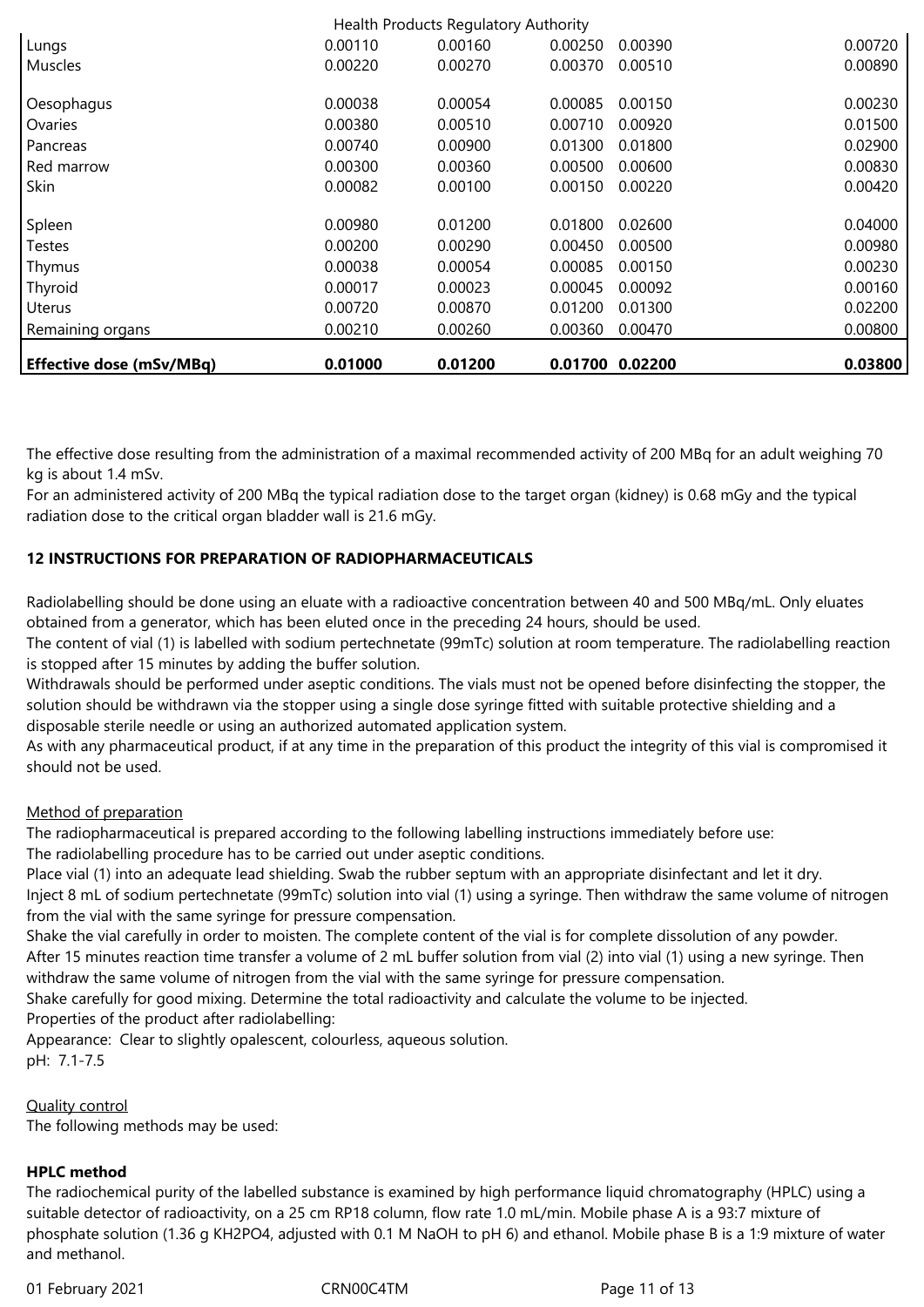Use a gradient elution program with the following parameters:

| <u>USE a gradient elution program with the ion</u> |                                        |     |     |  |  |
|----------------------------------------------------|----------------------------------------|-----|-----|--|--|
|                                                    | Time (min): $ $ Flow (mL/min): $ % A $ |     | % B |  |  |
| 10 <sup>1</sup>                                    |                                        | 100 |     |  |  |
| 15                                                 |                                        |     | 100 |  |  |

The technetium-(<sup>99m</sup>Tc) mertiatide peak appears at the end of the passage of mobile phase A. The injection volume is 10 μl and the total count rate per channel must not exceed 30.000.

Specification:

|                                            | $t = 0$                     | after 8 hours |
|--------------------------------------------|-----------------------------|---------------|
| technetium-( <sup>99m</sup> Tc) mertiatide | $\geq$ 94 % $\geq$ 94 %     |               |
| hydrophilic impurities                     | $\leq$ 3.0 % $\leq$ 3.0 %   |               |
| lipophilic impurities                      | $\leq 4.0 \%$ $\leq 4.0 \%$ |               |

# **Simplified rapid procedure**

This method is based on cartridges, which are widely used as sample pre-treatment of aqueous solutions for chromatography. The cartridge (e.g. Sep-Pak Plus C 18, Waters) is washed with 10 mL absolute ethanol, followed by 10 mL 0.001 M hydrochloric acid. Remaining residues of the solutions are removed by 5 mL of air.

0.05 mL technetium-( $99mTc$ ) mertiatide solution is applied on the cartridge. Elute with 10 mL of 0.001 M hydrochloric acid and collect this first eluate (hydrophilic impurities). Elute the cartridge with ethanol/ 9 g/L sodium chloride solution in a ratio of 1:1. This second eluate contains technetium-(<sup>99m</sup>Tc) mertiatide. The cartridge contains the lipophilic impurities.

Measure the radioactivity of each portion. Sum up the radioactivity of the eluates and the cartridge as 100 % and calculate the respective percentages.

Be aware to elute slowly (drop wise).

Specification: technetium-( $99m$ Tc) mertiatide  $\geq 94$  % Sum of impurities: ≤ 6.5 %

# **Simplified TLC procedure**

This method is used for **a) Determination of technetium (99mTc) pertechnetate (impurity A)** Chromatographic system: Stripes: ITLC-SA Eluent: methyl ethyl ketone Running distance: 6-8cm Volume of the probe: 1-2µl Detector: a suitable detector



#### **Evaluation**